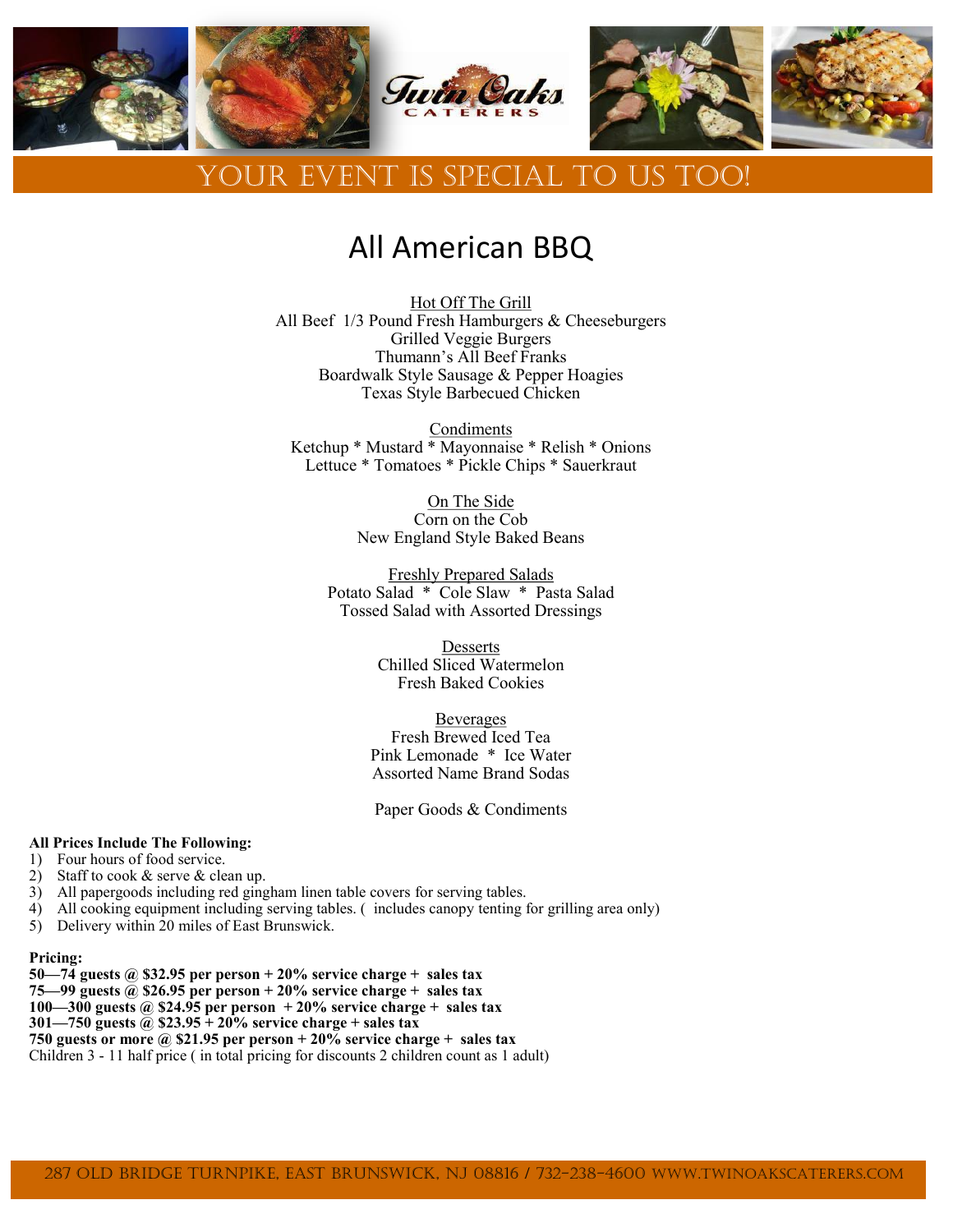

# **Land & Sea Picnic**

**From The Land**

1/3 Pound Fresh All Beef Hamburgers & Cheese Burgers All Beef "Thumans Brand" Natural Casing Griddle Franks Barbecued Spare Ribs Southern Fried Chicken Cajun Curly Fries Corn On The Cob New England Style Baked Beans

### **From The Sea**

Clam Chowder ( Manhattan or New England) Little Neck Clams On The Shell (1/2 dozen per person)

or

Louisiana Style Steamed Shrimp ( medium size 1/4 pound per person) Mussels Fra diablo

### **Iced Salad Bar**

Potato Salad \* Pasta Salad \* Cole Slaw Cucumber & Tomato Salad

### **Beverages**

Fresh Brewed Iced Tea \* Pink Lemonade \* Ice Water Assorted Name Brand Sodas

### **Desserts**

Chilled Sliced Watermelon Assorted Fresh Baked Cookies

#### **All Prices Include The Following:**

- 1) Four hours of food service.
- 2) Staff to cook & serve & clean up.
- 3) All papergoods including red gingham linen table covers for serving tables.
- 4) All cooking equipment including serving tables. ( includes canopy tenting for grilling area only)
- 5) Delivery within 20 miles of East Brunswick.

#### **Pricing:**

**100—300 guests @ \$38.95 per person + 20% service charge + NJ Sales Tax 301—750 guests @ \$36.95 + 20% service charge + NJ Sales Tax 750 guests or more @ \$34.95 per person + 20% service charge + NJ Sales Tax** Children 3 - 11 half price ( in total pricing for discounts 2 children count as 1 adult)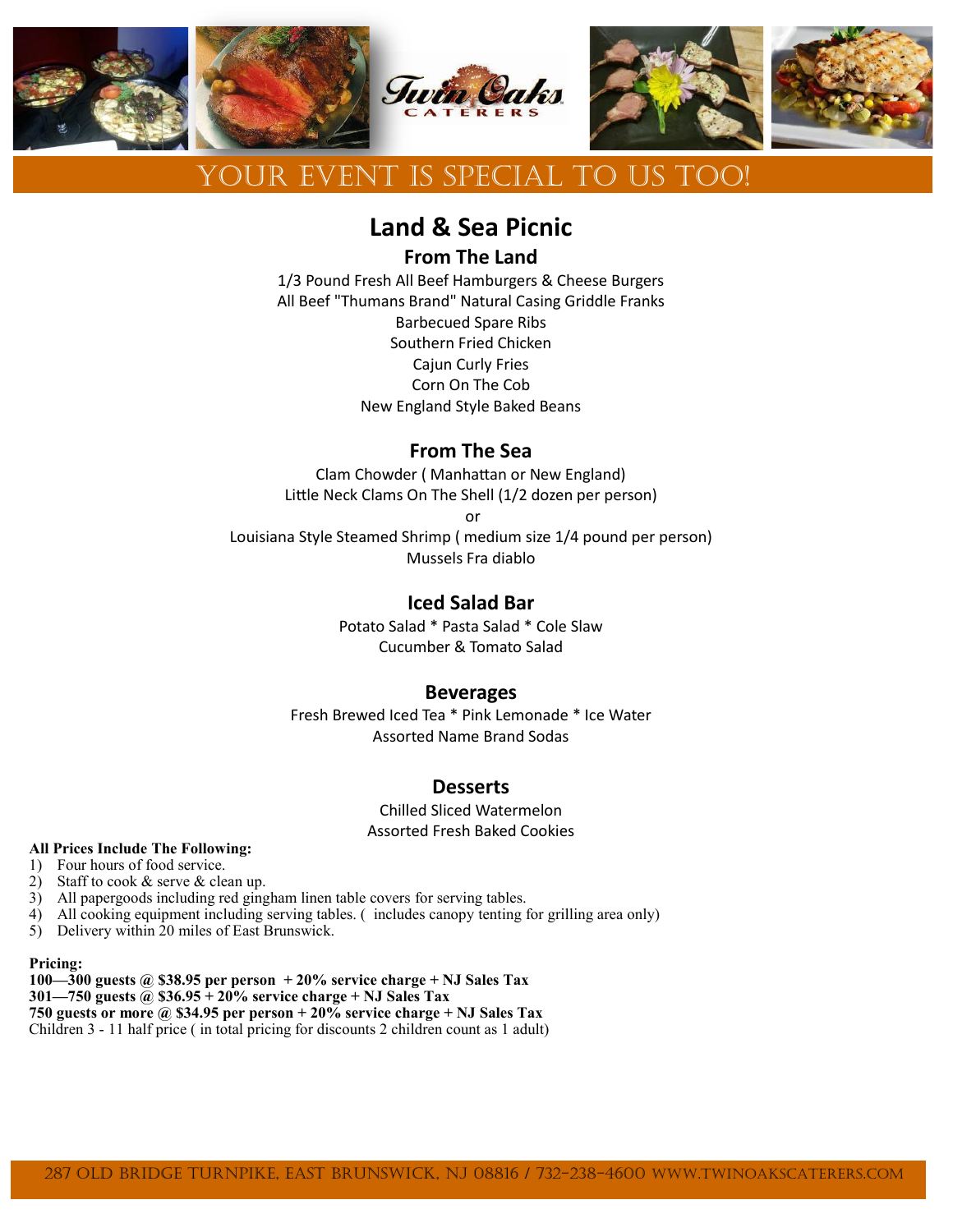

# **Beach Party Picnic**

## **Boardwalk Grill**

Seaside Sausage And Pepper Hoagies Grilled Portabella Mushroom, Mozzarella & Roasted Peppers on Ciabatta Rolls Schickhause Boardwalk Style Jumbo Natural Casing Franks Jumbo 1/3 lb. Fresh All Beef Hamburgers & Cheese Burgers Buttermilk Fried Chicken

## **Sea "Sides"**

Curly Fries & Onion Rings Cheese Sauce

## **Sunny Salads**

Watermelon Whales Filled With Fresh Fruit Tossed Salad With Assorted Dressings Seafood & Shells \* Penny's Potato Salad

### **Bayside Beverages**

Fresh Squeezed Lemonade & Orangeade Assorted Sodas \* Fresh Brewed Iced Tea \* Ice Water

## **Icy Treats**

Italian Ice Novelty Ice Cream Assortment Fresh Baked Cookies

#### **All Prices Include The Following:**

1) Four hours of food service.

- 2) Staff to cook & serve & clean up.
- 3) All papergoods including red gingham linen table covers for serving tables.
- 4) All cooking equipment including serving tables. ( includes canopy tenting for grilling area only)
- 5) Delivery within 20 miles of East Brunswick.
- **100—300 guests @ \$28.95 per person + 20% service charge + sales tax**

**301—750 guests @ \$26.95 + 20% service charge + sales tax**

**750 guests or more @ \$24.95 per person + 20% service charge + sales tax**

Children 3 - 11 half price ( in total pricing for discounts 2 children count as 1 adult)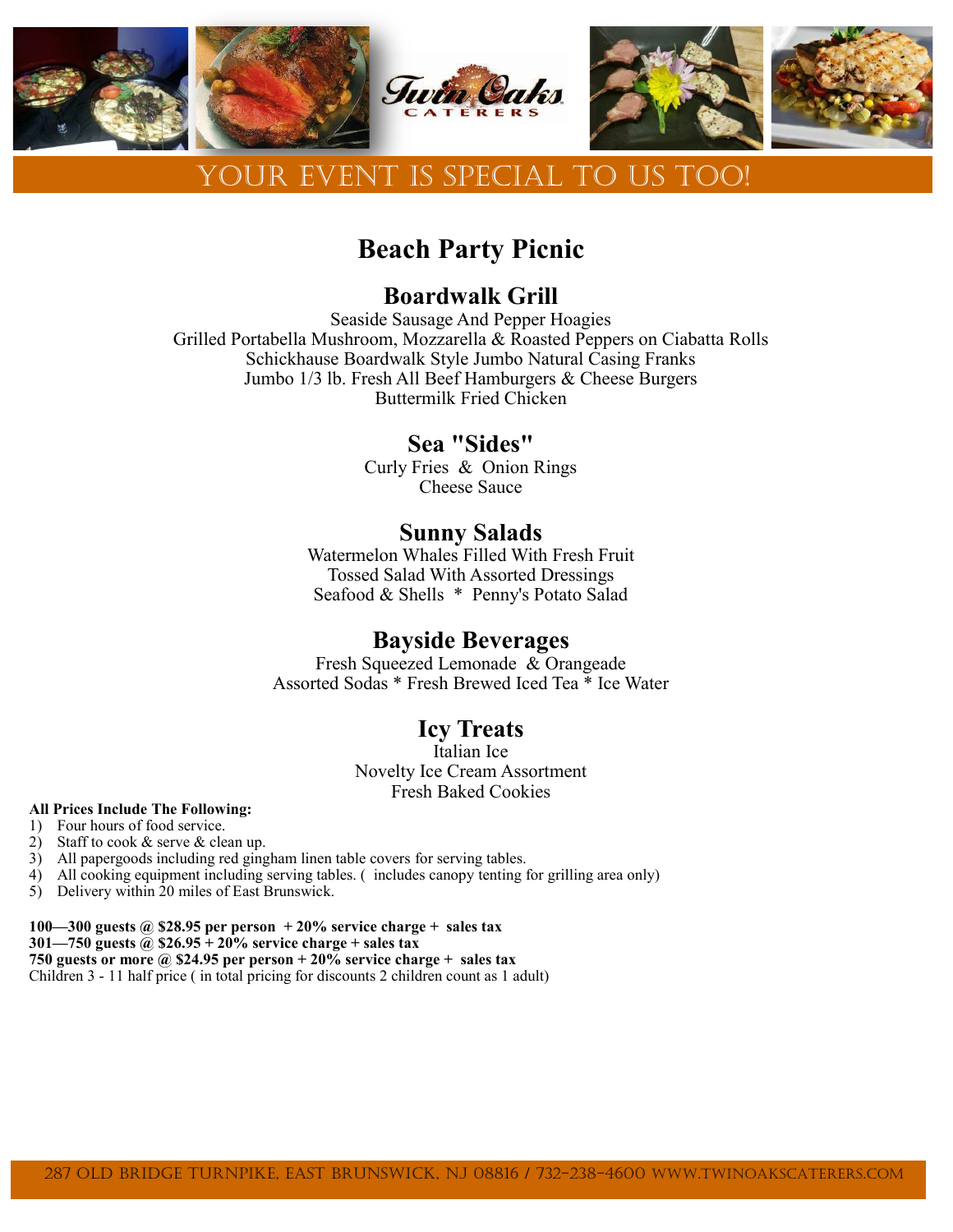

# **Wild -Wild West Picnic**

## **Campfire Grill**

All Beef 1/3 Pound Fresh Hamburgers & Cheese Burgers Grilled All Beef Hot Dogs with Chili, Cheese Sauce, Barbecued Onions Hickory Smoked Barbecued Chicken Barbecued Spare Ribs Buttermilk Biscuits \* Corn Bread

## **South Of The Border Sides**

Corn On The Cob Baked Beans Chili Con Carne (or vegetarian)

## **Sombrero Salad Bar**

Taco Salad With Picante Sour Cream Dressing Tomato & Cucumber Salad \* Southwestern Pasta Salad Fresh Fruit Salad

## **Barnyard Beverages**

Southern Sweet Tea \* Fresh Brewed Unsweetened Iced Tea \* Pink Lemonade Assorted Soda \* Ice water

## **Granny's Desserts**

Warm Apple Cobbler & Vanilla Ice Cream

#### **All Prices Include The Following:**

- 1) Four hours of food service.
- 2) Staff to cook & serve & clean up.
- 3) All papergoods including red gingham linen table covers for serving tables.
- 4) All cooking equipment including serving tables. ( includes canopy tenting for grilling area only)
- 5) Delivery within 20 miles of East Brunswick.
- **100—300 guests @ \$28.95 per person + 20% service charge + sales tax**
- **301—750 guests @ \$26.95 + 20% service charge + sales tax**

**750 guests or more @ \$24.95 per person + 20% service charge + sales tax**

Children 3 - 11 half price ( in total pricing for discounts 2 children count as 1 adult)